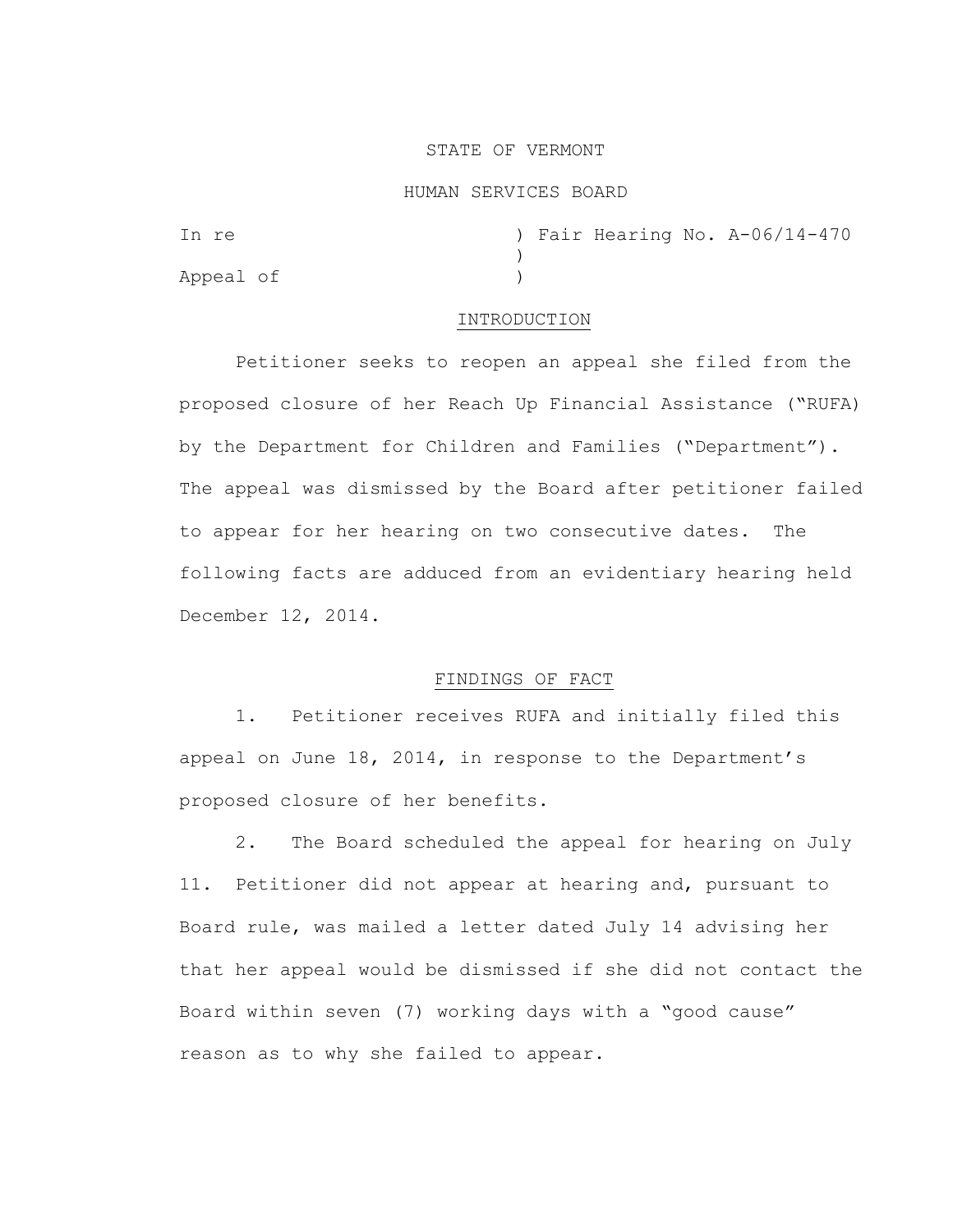3. Petitioner contacted the Board on July 21 and asked that her appeal be rescheduled. She informed a Board staff person that she had not received the hearing notice but had received the July 14 letter. The letter was mailed to a Sheldon address. $<sup>1</sup>$  Petitioner did not indicate at the time</sup> that her mailing address had changed.

4. Over the Department's objection, the hearing officer granted petitioner's request to reschedule the hearing, with the proviso that no further continuances would be granted. The hearing was rescheduled for August 12 and a notice was mailed to the parties.

5. Petitioner failed to appear at the August 12 hearing and the appeal was administratively dismissed by the Board clerk on August 19, pursuant to Board rules.<sup>2</sup>

6. Petitioner contacted the Board on August 21 and asked about the status of her hearing. She was informed that her appeal had been dismissed because she failed to appear for her hearing. Petitioner provided an updated mailing

 $1$  Petitioner states that the Sheldon address is that of her son's paternal grandparents and they do not reliably inform her of incoming mail.

 $2$  As she had been receiving continuing benefits pending appeal, petitioner's RUFA was closed as a result of the dismissal. Petitioner has since reapplied for RUFA and established new eligibility for benefits; thus, this appeal concerns a closed period of time.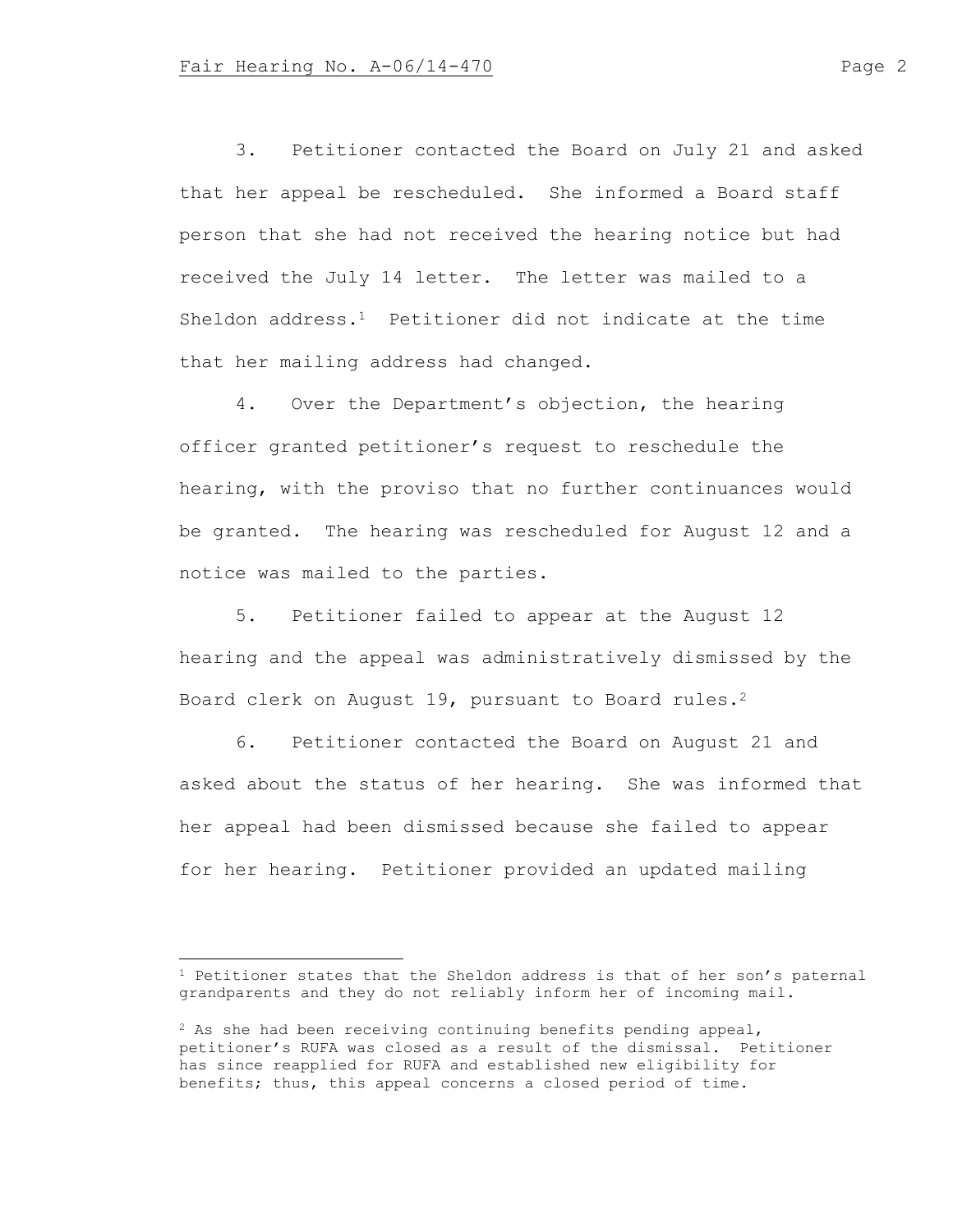address in Milton and the matter was scheduled on September 19 as a request to reopen her appeal.

7. Petitioner failed to appear on September 19. On September 30, legal counsel entered an appearance on petitioner's behalf, stating that her transportation fell through on September 19, and requesting that her appeal be reopened.

8. After two status conferences were held, the matter was set for hearing on December 12 to resolve petitioner's request to reopen her appeal after it was dismissed for her failure to appear on August 12. Petitioner asserts, through counsel, that she notified the Department of a change of address; the Department represents that it has no record of any such request, leading to a factual dispute regarding whether petitioner was adequately notified of the August 12 hearing.

9. Petitioner testified that she sent the Department a change of address form – from the Sheldon to the Milton address – shortly after her daughter's birth in early June. She further testified that she never received any notice from the Board of the July 11 or August 12 hearings, nor did she receive the July 14 letter from the Board. She cannot explain why the Board's records indicate she stated she had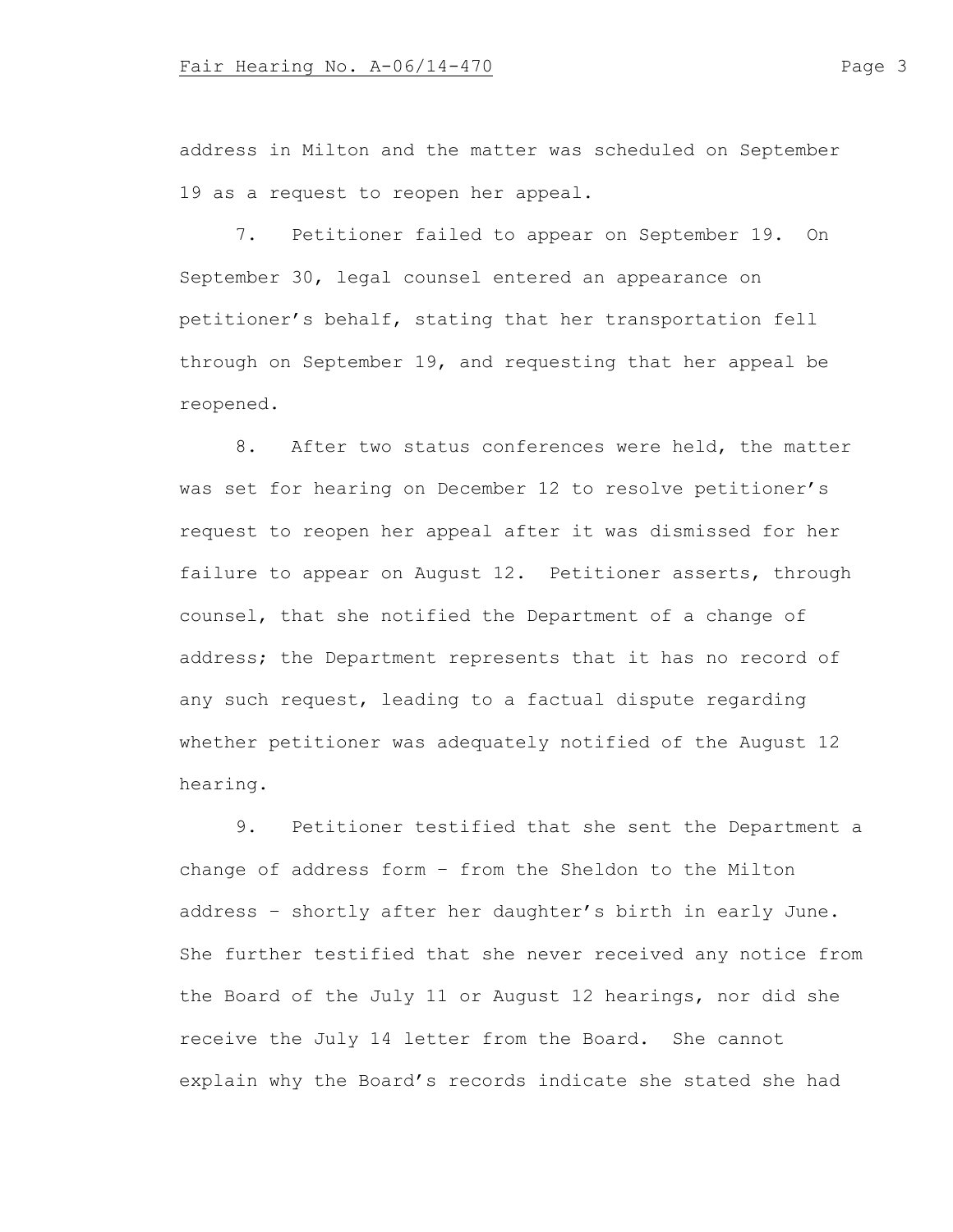received the July 14 letter when she contacted the Board on July 21. Petitioner states that she contacted the Board on July 21 because she received a letter that her RUFA had been closed.

10. Petitioner contacted the Department by phone on July 29 regarding her fair hearing request. Her request was confirmed and she was transferred to the Attorney General's office. Petitioner states that she left a message and never received a return call.<sup>3</sup>

11. The Department has no record of the change of address form petitioner claims she submitted in early June or any record of petitioner making contact at any time during June, July or prior to August 12 about a change of mailing address. Petitioner's RUFA was never closed in July and there is no record of the Department sending her a notice that her RUFA had been closed at or around that time.

12. Petitioner did not notify the Board of her change of address when she contacted the Board on July 21. Petitioner's explanation for this failure is that she believed she had already submitted a change of address form to the Department, despite claiming that she never received

<sup>&</sup>lt;sup>3</sup> There is a record of petitioner's contact with a Department representative on July 29. There was no record admitted or produced of the contact she states she made with the Attorney General's office.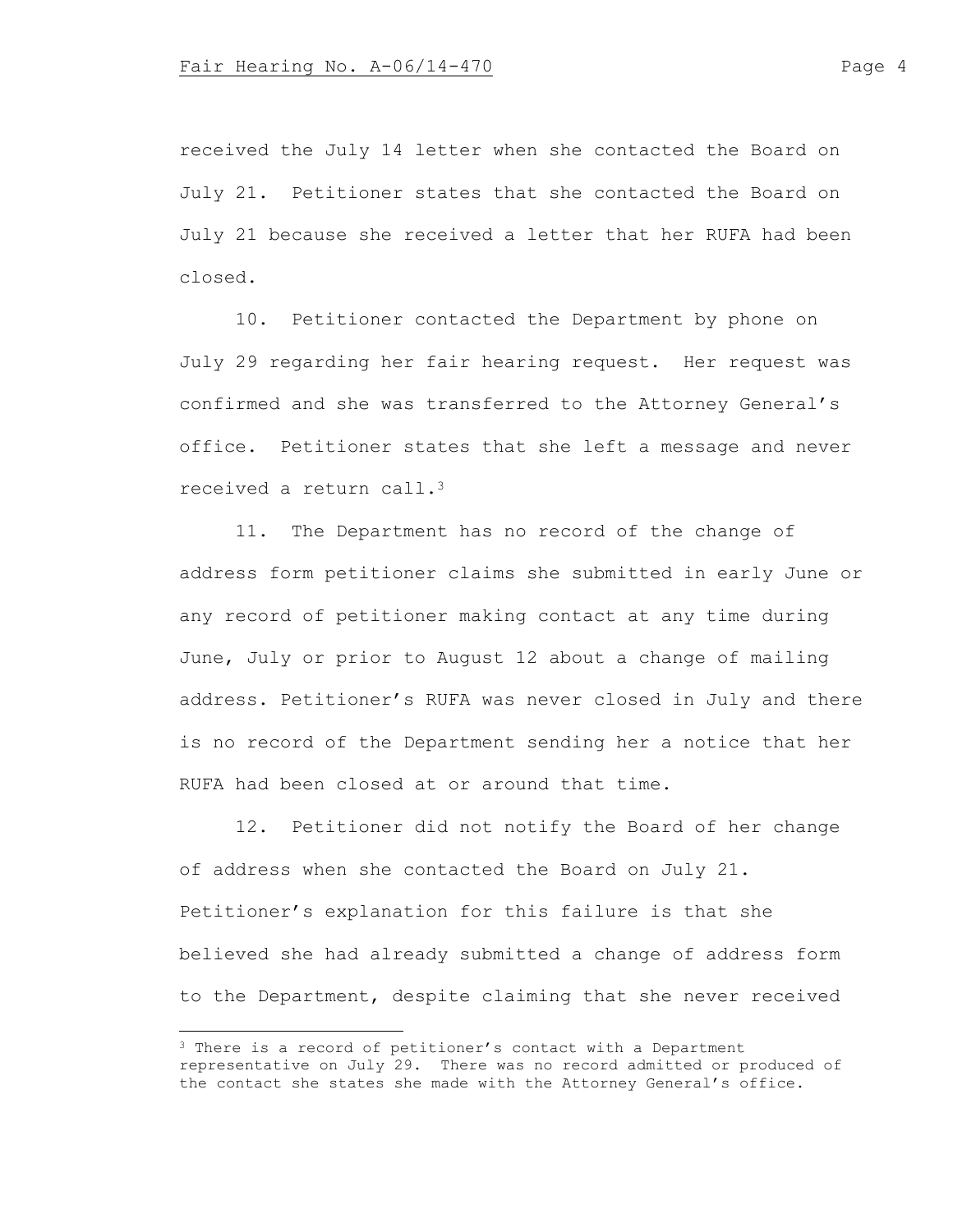any notice or letter from the Board during July or August. Petitioner also asserts she asked to know the date of her fair hearing when she contacted the Department on July 29.

13. Petitioner's testimony and explanations are found to wholly lack credibility. Petitioner has no rational explanation for why she contacted the Board on July 21 in light of her claim that she never received the July 14 letter.<sup>4</sup> Petitioner's lack of credibility extends to her claims of having informed the Department of her change of address and asking the Department about the date and time of her fair hearing on July 29. Petitioner otherwise submits no corroborating evidence of her testimony nor does the Department have any record of such.<sup>5</sup>

### ORDER

Petitioner's Motion to Reopen is denied.

<sup>4</sup> If petitioner had acknowledged receiving the July 14 letter, she would have had to explain why she failed to inform the Board of a change in address as the letter was sent to the Sheldon address.

<sup>5</sup> The Department represents that it would agree to reopen petitioner's appeal if there was any record of petitioner's claim of registering a change of address.